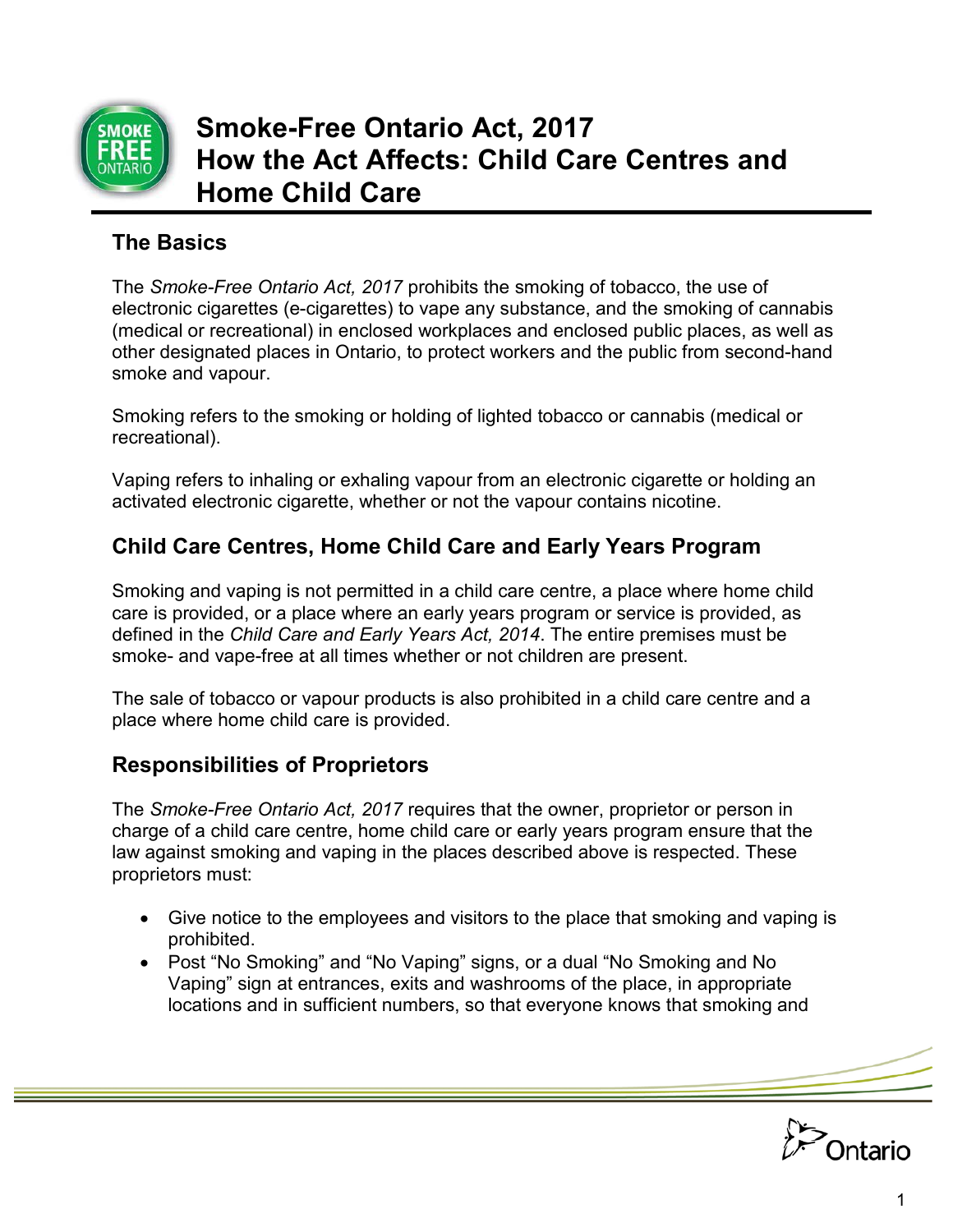vaping is not permitted.

- Ensure that no ashtrays or similar items remain in the place.
- Ensure that no one smokes or vapes in the place.
- Ensure that someone who refuses to comply with Ontario's smoking and vaping laws does not remain in the place.

#### **Enforcement**

Local public health units will carry out inspectors and respond to complaints regarding smoking and vaping in child care centres or places that provide home child care or early years programs.

#### **Penalties**

An individual who violates the prohibition on smoking or vaping in a smoke-free and vape-free place may be charged with an offence, and on conviction could be subject to a maximum fine of \$1,000 (for a first offence) or \$5,000 (for any further offences).

Any individual convicted of an offence for selling tobacco or vapour products in a child care centre or a place where home child care is provided could be subject to a maximum fine ranging from \$2,000 to \$50,000, depending on the individual's number of prior convictions.

Any corporation convicted of an offence for selling tobacco in a child care centre or a place where home child care is provided could be subject to a maximum fine, ranging from \$5,000 to \$75,000, depending on the corporation's number of prior convictions.

The proprietor responsible for a child care centre, home child care or early years program who fails to fulfill their responsibility under the lay may be charged with an offence and if convicted, could face a maximum fine.

Signage responsibilities

- For individuals: \$2,000 (for a first offence); \$5000 (for a second offence); \$10,000 (for a third offence); \$50,000 (four or more offences).
- For corporations: \$5,000 (for a first offence); \$10,000 (for a second offence); \$25,000 (for a third offence); \$75,000 (four or more offences).

Other responsibilities

• For individuals: \$1,000 (for a first offence); \$5,000 (two or more offences).